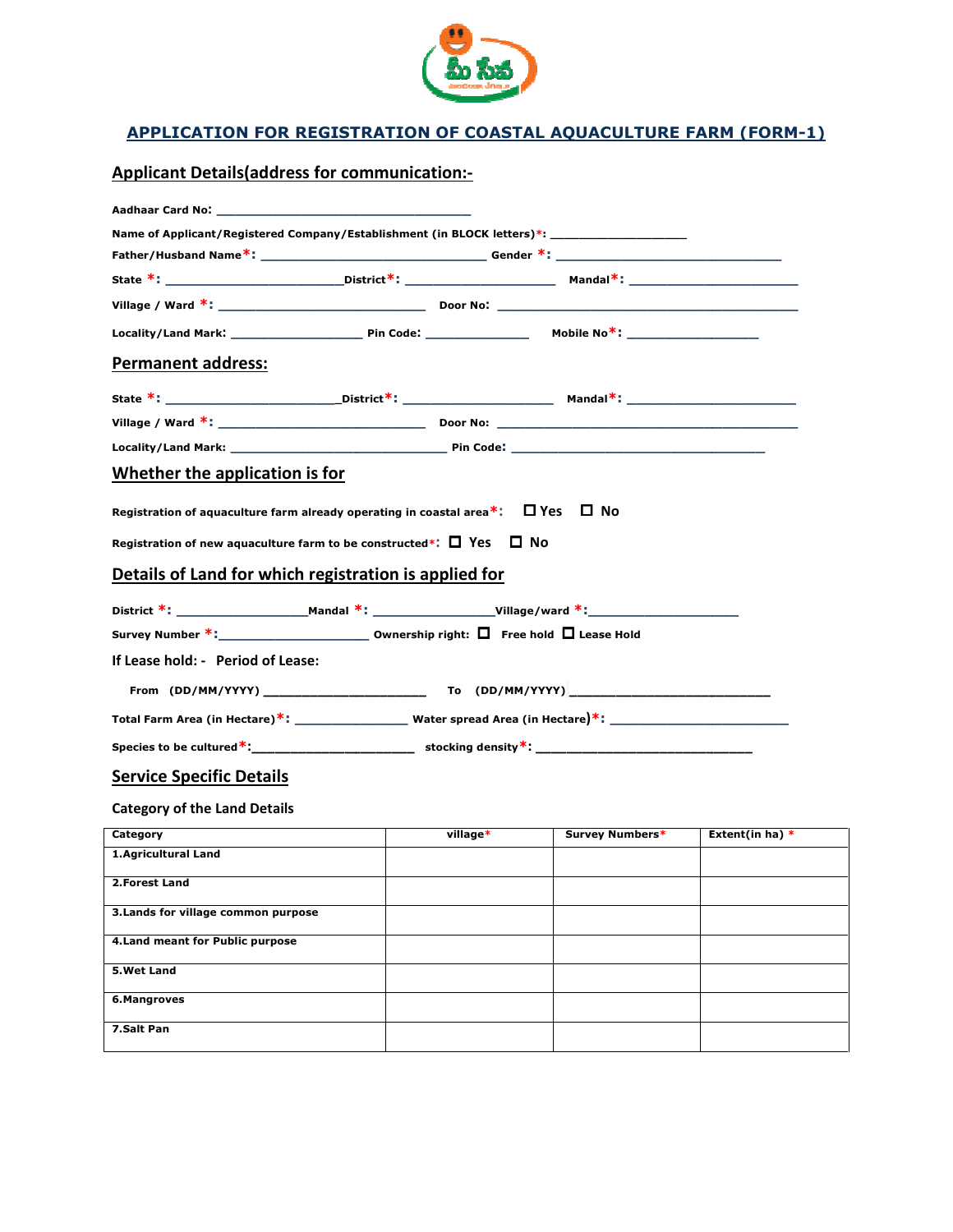

| Distance from the (in Meters)*:                                                                                                                                                                                                            |                                                                                                                                                                                                                                                                                                                                                                                                                                                 |  |
|--------------------------------------------------------------------------------------------------------------------------------------------------------------------------------------------------------------------------------------------|-------------------------------------------------------------------------------------------------------------------------------------------------------------------------------------------------------------------------------------------------------------------------------------------------------------------------------------------------------------------------------------------------------------------------------------------------|--|
|                                                                                                                                                                                                                                            | High tide line: __________ nearest drinking water source: _________ Agricultural land: _________ Mangrove: _________                                                                                                                                                                                                                                                                                                                            |  |
|                                                                                                                                                                                                                                            |                                                                                                                                                                                                                                                                                                                                                                                                                                                 |  |
| Distance from the (in Meters) *:                                                                                                                                                                                                           |                                                                                                                                                                                                                                                                                                                                                                                                                                                 |  |
|                                                                                                                                                                                                                                            | Human settlements (Indicate the population of the settlement): ______________ National parks : ______________                                                                                                                                                                                                                                                                                                                                   |  |
|                                                                                                                                                                                                                                            |                                                                                                                                                                                                                                                                                                                                                                                                                                                 |  |
| Water source for the Aquaculture Unit*:                                                                                                                                                                                                    |                                                                                                                                                                                                                                                                                                                                                                                                                                                 |  |
| Sea: Album and the contract of the contract of the contract of the contract of the contract of the contract of                                                                                                                             |                                                                                                                                                                                                                                                                                                                                                                                                                                                 |  |
|                                                                                                                                                                                                                                            | If the water source is as mentioned in (b) above, indicate the name of the source: ___________________________                                                                                                                                                                                                                                                                                                                                  |  |
|                                                                                                                                                                                                                                            |                                                                                                                                                                                                                                                                                                                                                                                                                                                 |  |
| Bio-security Arrangements*:                                                                                                                                                                                                                |                                                                                                                                                                                                                                                                                                                                                                                                                                                 |  |
|                                                                                                                                                                                                                                            | Fencing: _________________________Crab fencing: ________________________________Bird fencing: ______________________                                                                                                                                                                                                                                                                                                                            |  |
|                                                                                                                                                                                                                                            |                                                                                                                                                                                                                                                                                                                                                                                                                                                 |  |
|                                                                                                                                                                                                                                            | Furnish Project Report giving details with sketch (to scale) of design and layout of the aquaculture farm in operation/proposed<br>along with operational details, water intake and wastewater treatment facility*:                                                                                                                                                                                                                             |  |
|                                                                                                                                                                                                                                            | If effluent treatment system (ETS) has been in operation/proposed, please furnish layout, design and technical details*:                                                                                                                                                                                                                                                                                                                        |  |
| а.<br><b>Source in the Source of the Source of the Source of the Source of the Source of the Source of the Source of the Source of the Source of the Source of the Source of the Source of the Source of the Source of the Source of t</b> | Whether Environment Impact Assessment(EIA)/Environment Management Plan(EMP) were carried out on the environment of<br>the aquaculture farm with reference to other land uses in its neighborhood and based on operational details of the unit as<br>furnished in the Project Report, please state specifically, whether*:<br>The aquaculture activity has the effect of causing water logging of adjacent areas or polluting the drinking water |  |
| b.<br>to the environment                                                                                                                                                                                                                   | by use of supplementary feeds/medicines/drugs, etc. will consequently increase sedimentation which will be harmful                                                                                                                                                                                                                                                                                                                              |  |
| c.                                                                                                                                                                                                                                         | such activity would cause siltation, turbidity with detrimental implication on local fauna and flora ___________                                                                                                                                                                                                                                                                                                                                |  |
|                                                                                                                                                                                                                                            | If, Environment Impact Assessment (EIA) has been done, please attach the report (Mandatory for farms above 10ha WSA)*:                                                                                                                                                                                                                                                                                                                          |  |
|                                                                                                                                                                                                                                            | If Environment Management Plan (EMP) has been drawn up, please furnish details (Mandatory for farms above 40ha WSA)*:                                                                                                                                                                                                                                                                                                                           |  |
| <b>Informant Details:-</b>                                                                                                                                                                                                                 |                                                                                                                                                                                                                                                                                                                                                                                                                                                 |  |
|                                                                                                                                                                                                                                            | Informant Name*: _____________________________ Informant Relation*: ___________________                                                                                                                                                                                                                                                                                                                                                         |  |
|                                                                                                                                                                                                                                            | Delivery Type*: □ Manual □ Local □ Non-Local Mobile NO*: _______________                                                                                                                                                                                                                                                                                                                                                                        |  |